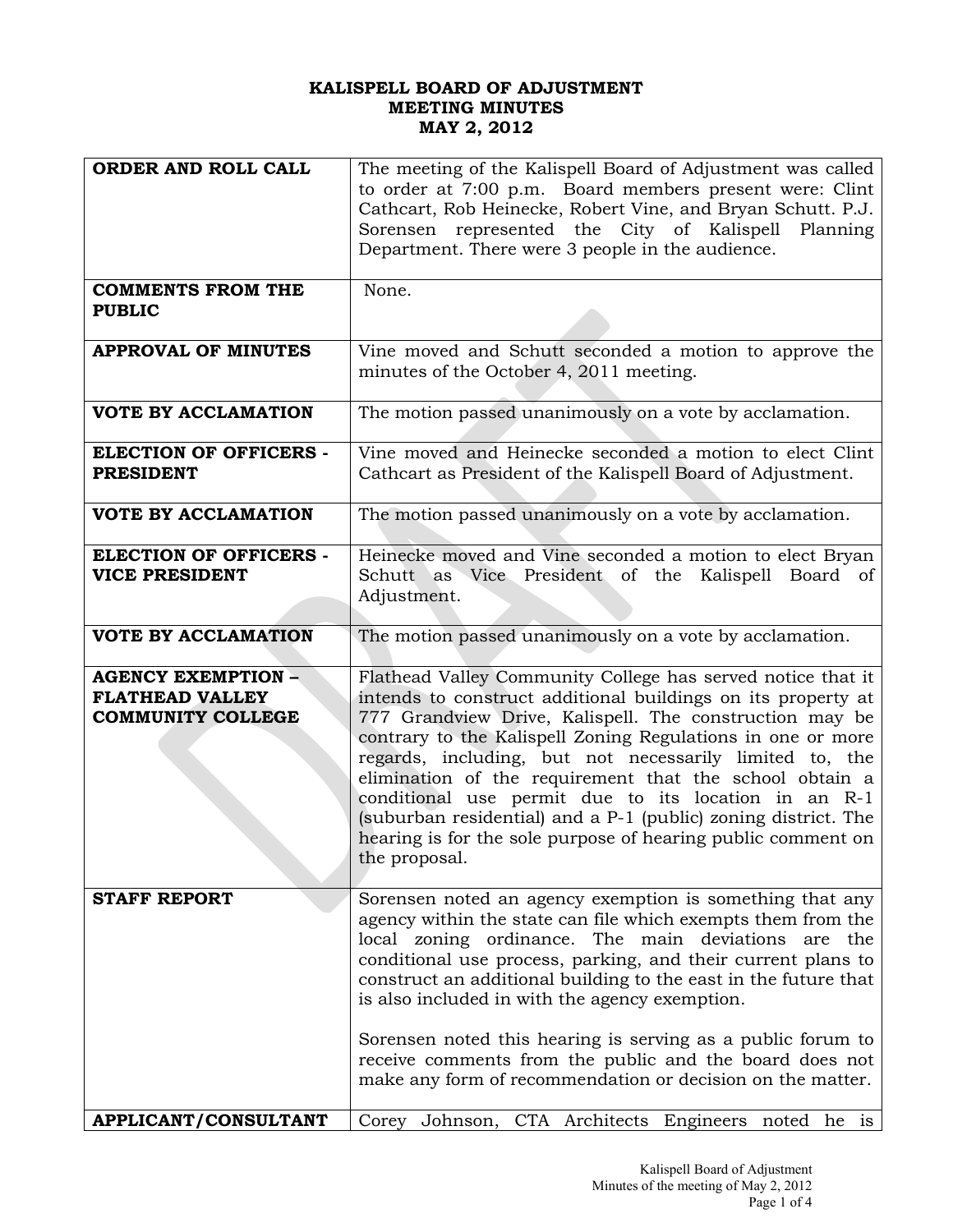representing the Flathead Valley Community College on the agency exemption.

Johnson introduced Chuck Jensen, Vice President and Steve Larson, Director of Facility Services from the Flathead Valley Community College.

Johnson reviewed a map of the campus - specifically the following:

Relocation of the tennis courts; the location and design of the proposed Rebecca Chaney Broussard Center which is a nursing health science center; parking for this center will be handled using the existing spaces on campus and the movement of students from one building to another; and four-sided architecture that blends with the architecture of the current college buildings.

Vine asked about exterior lighting and he noted this area is quite dark and night classes will be held. Johnson said they are planning higher parking lighting in and around the area as well as lower pedestrian light fixtures and the lighting will be in compliance with the city's lighting standards. Vine thought the bright lighting may spill on to neighboring properties and Johnson said the dark sky amenity makes sure that the light is directed downward not up into the sky and they will make sure the light stays on campus and doesn't spill outside the FVCC property.

Cathcart said, with the relocation of the tennis courts and the fact that tournaments will be held at the campus in the future, there doesn't seem to be any access to the courts except by traversing over hill and dale. Johnson noted there is a private roadway on FVCC property that gains access to the back of their campus along the Stillwater River. The nursing center is the first of many phases and as they look at phase 1 they need to have 8 of the courts up and operational by August 8th. Steve Larson noted there will be a pathway from the large parking area since a lot of the tournaments are held during off-hours and due south of the courts there will a parking lot between the courts and the childhood center.

Schutt asked what the rectangle just west of the courts was and Johnson said that is a future building pad site which is currently unknown at this time. Sorensen added with the notice that was sent out, the intent was to be more inclusive of future development instead of doing a series of agency exemption hearings. Although there are no specific plans for that building pad it was included in the public notice. Larson said it was intended as a footprint placeholder for development in the future.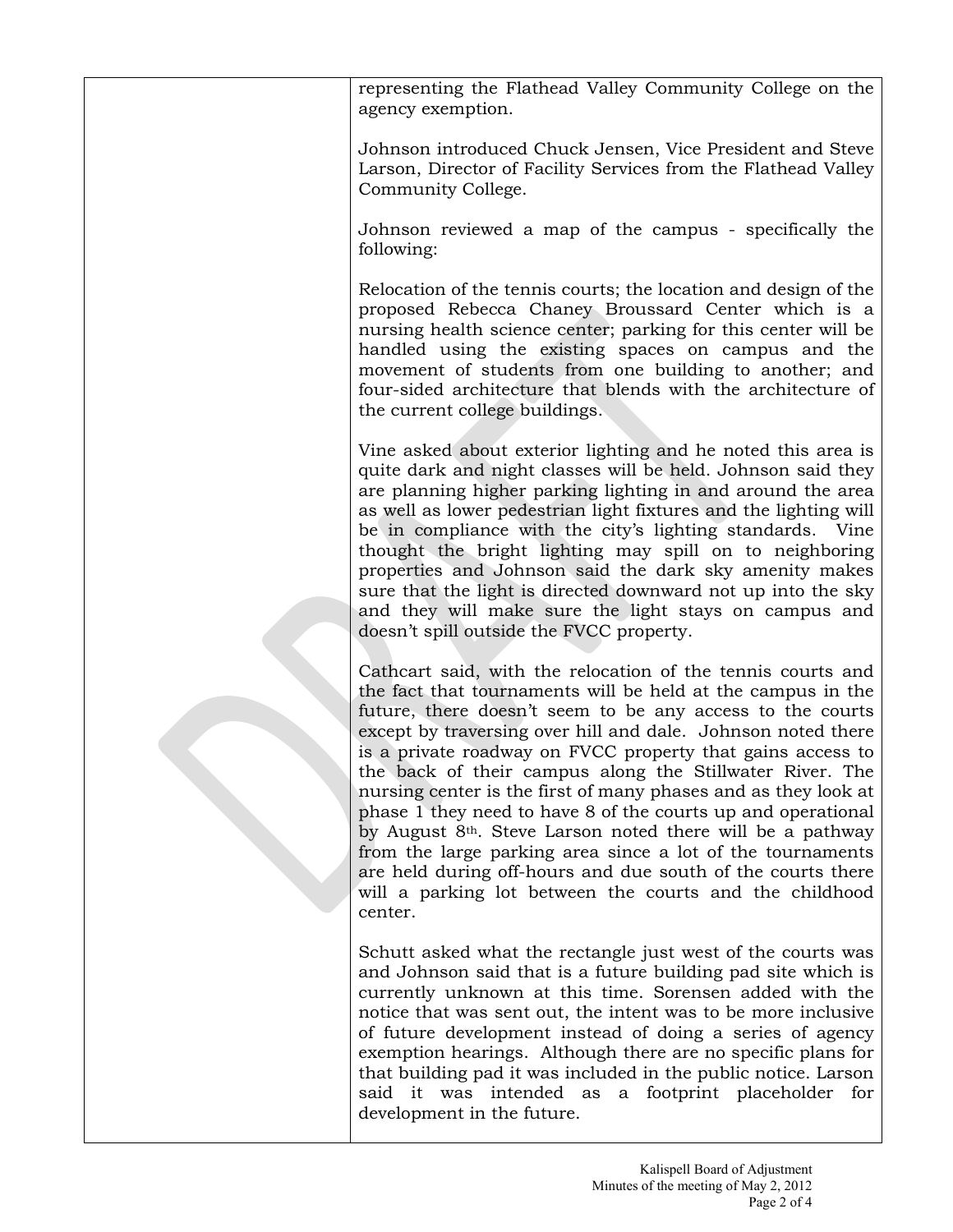|                       | Schutt asked if the courts were cut into the existing slope<br>and Johnson said it is a cut and fill which he described<br>further and Larson added it will be natural amphitheater<br>seating.                                                                                                                                                                                                                                                                                                                                                                                                                                                                              |
|-----------------------|------------------------------------------------------------------------------------------------------------------------------------------------------------------------------------------------------------------------------------------------------------------------------------------------------------------------------------------------------------------------------------------------------------------------------------------------------------------------------------------------------------------------------------------------------------------------------------------------------------------------------------------------------------------------------|
|                       | Heinecke asked for clarification on the exemption process<br>and zoning. Sorensen said part of zoning in Montana is the<br>ability to file for an agency exemption. The city didn't require<br>an in depth parking analysis because of the agency<br>exemption and the college was comfortable that the practical<br>parking needs are satisfied. They have also done a good job<br>in trying to meet the lighting requirements, exiting<br>requirements, they went through Architectural Review, and<br>they meet setbacks and height requirements. Sorensen<br>added this process was an alternative to the conditional use<br>process which is more lengthy and involved. |
|                       | Schutt asked if the reason they are allowed to file for an<br>agency exemption is that their property is split R-1 and P-1<br>and Sorensen noted the agency exemption is not allowed<br>because of the underlying zoning but because the college is a<br>state agency.                                                                                                                                                                                                                                                                                                                                                                                                       |
|                       | Cathcart noted the college has occupied this property with<br>the split zoning for 20 years and asked why that hasn't been<br>addressed. Sorensen noted there are lots of situations like<br>this and he used a few examples. Sorensen agreed it is odd<br>for the college to have a suburban agricultural designation<br>on this property but there hasn't been a driving need to<br>change it because of the agency exemption process.                                                                                                                                                                                                                                     |
|                       | Heinecke asked if there have been any discussions about<br>creating a connecting roadway from Grandview over the river<br>to Hutton Ranch and Sorensen said there was talk about<br>connecting parking lots but it never came to fruition. The<br>road behind Target turns and comes through the middle of<br>Hutton Ranch to Highway 93. Sorensen said there is a<br>possibility of a connection with further development of<br>college properties to the north but he is not aware of any<br>specific plans.                                                                                                                                                               |
| <b>PUBLIC HEARING</b> | Cathcart opened the public hearing and seeing no one else in<br>attendance the public hearing was closed.                                                                                                                                                                                                                                                                                                                                                                                                                                                                                                                                                                    |
| <b>NEW BUSINESS</b>   | None.                                                                                                                                                                                                                                                                                                                                                                                                                                                                                                                                                                                                                                                                        |
| <b>OLD BUSINESS</b>   | None.                                                                                                                                                                                                                                                                                                                                                                                                                                                                                                                                                                                                                                                                        |